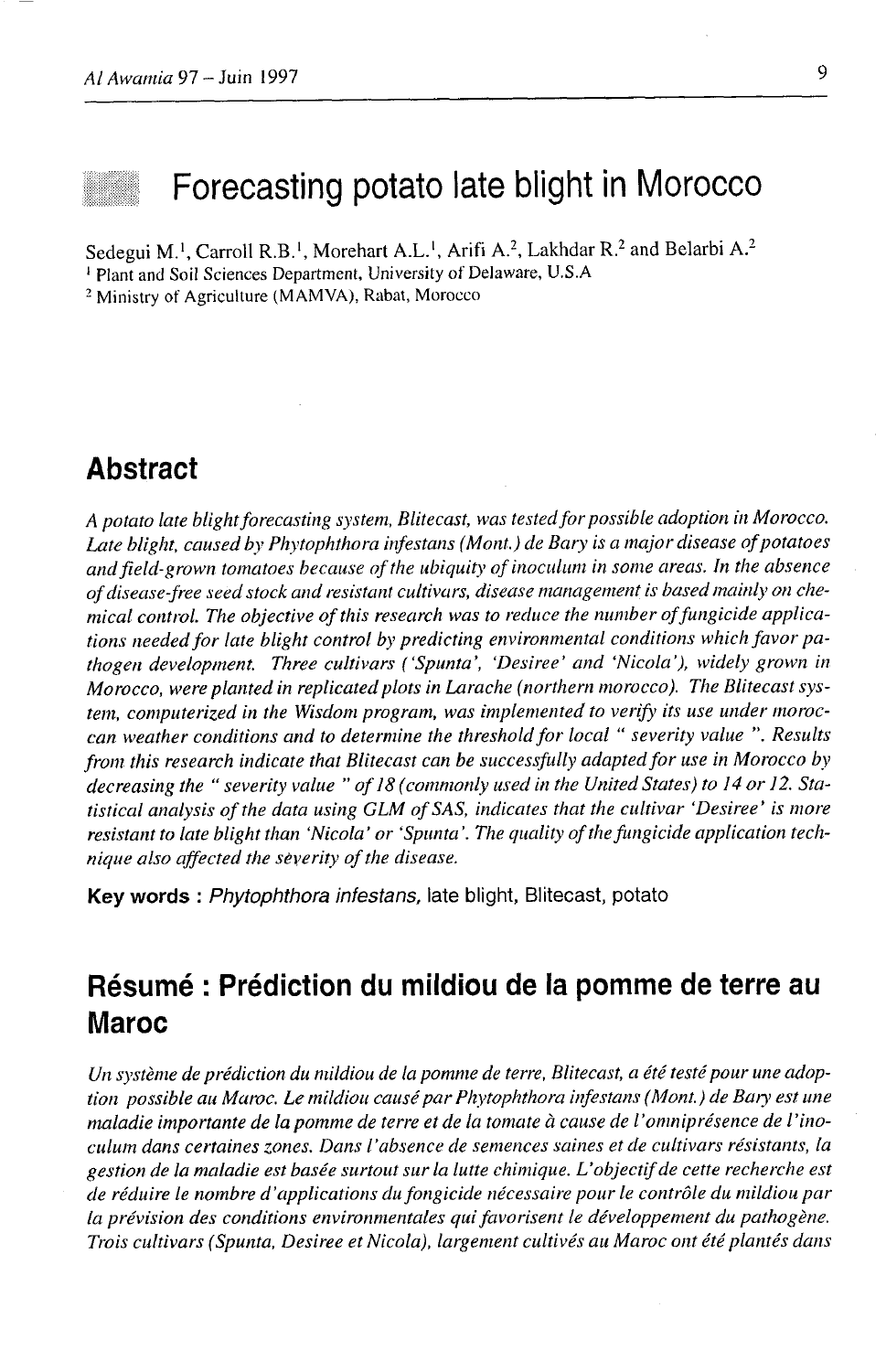des parcelles repliquées à Larache (nord du Maroc). Le système Blitecast, informatisé dans le programme Wisdom, a été mis en oeuvre pour vérifier son utilisation sous les conditions d'environnement marocain et déterminer le seuil pour une « valeur locale » de sévérité. Les résultats obtenus montrent que Blitecast peut être adapté avec succès pour son utilisation au Maroc pour réduire la valeur de sévérité 18 (communément utilisée aux USA) à 14 ou 12. L'analyse statistique des données, en utilisant GLM de SAS, indique que le cultivar « Desiree » est plus résistant au mildiou que « Nicola » ou « Spunta ». La qualité de la technique d'application du fongicide a aussi affecté la sévérité de la maladie.

Mots-clés : Phytophthora infestans, mildiou, blitecast, pomme de terre

ملخص : توقع مرض ميلديو البطاطس بالمغرب

صديقى م.1، كارول رب .1، مورجات أ.ل.1، عريفى ع.2 ، لخضر ر.2 و بلعربى أ.2 1 جامعة دلوإن أمريكا 2 وزارة الفلاحة، الرياط، المغرب

تنظيم توقع مرض ميلديو البطاطس ، Blitecast ، قد جرب من أجل تبنِّيه بالمغرب· إن مرض الميلديو المسبب من طرف فيطوفطورا إنفستنس P. infestans يعد مرضا مهما للبطاطيس والطماطم ولذلك راجع لتواجده الكلي في بعض المناطق. في غياب بذور نقية وأصناف مقاومة، فإن إدارة هذا المرض ترتكز على استعمال المبيدات· إن موضوع هذا البحث هو حصر عدد استعمال المبيد الكافي لمحاربة الميلديو و ذلك بتكهن الشروط البيئية التي تساعد نمو المرض. ثلاثة أصناف «سبونتا» ، «ديزري» و«نيكولا» ، كثيرة الاستعمال بالمغرب ، تم زرعها في حقول مجزئة ومضاعفة بالعرائش· إن تنظيم Blitecast المبرمج بالحاسوب في برنامج Wisdom تم وضعه حيز التطبيق من أجل التأكد من استعماله تحث الظروف البيئية المغربية ، النتائج الحصل عليها أظهرت أن Blitecast يمكن تكييفه بنجاح من أجل الاستعمال بالمغرب لحصر قيمة حدة المرض من 18 إلى 14 أو 12. إن التحليل الإحصائي للمعطيات باستعمال SAS/GLM ، بين على أن صنف «ديزري» مقاوم لمرض الميلديو أكثر من صنفي «نيكولا» و«سبونتا»· إن نوعية استعمال المبيد قد أثرت هي الأخرى على حدة المرض.

**الكلمات المفتاحية** : فيطوفطور! أنفستنس، بلايط كسط، ميلديو، البطاطس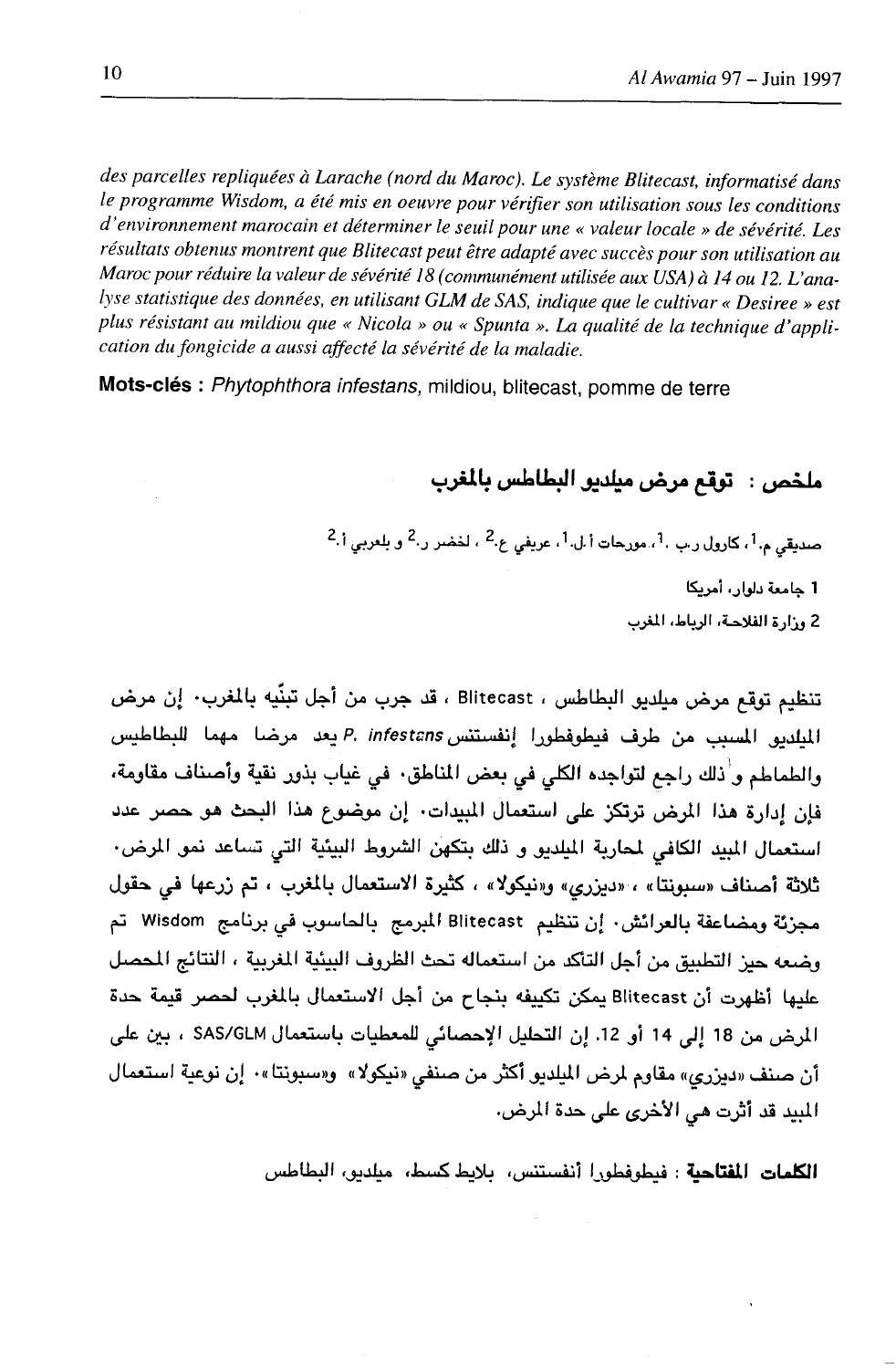### Introduction

In Morocco, late blight is the most important disease on potato and field-grown tomato. These crops are grown year-around. The pathogen, *Phytophthora infestans* can survive in potato seeds and on potato and tomato plants from one crop to another. In Larache (northern region of Morocco), the fungus is always present in potato fields and is favored by climatic conditions (high humidity and moderate temperatures) which make late blight difficult to manage. Another factor that contributes to the development of the disease is the poor potato seed quality in Morocco. It is rare to find a disease-free seed in either imported or locally produced seed tubers. This makes management of late blight through chemical control very important (Beamont, 1947; Dotes and al., 1989).

Epidemiological information has been an important basis for forecasting plant disease (Fry and Dostes, 1990). Earlier forecasting systems were designed just to determine the first occurrence of late blight in a season (Beamont, 1947; Van Everdigen, 1926). Such forecasts were based on the correlation between weather patterns and disease presence. Forecasts for potato late blight have been in development for well over 60 years and their use has helped disease management.

According to some research (Dostes et al., 1989), the appearance of late blight on foliage when the source of inoculum is an infected seed tuber is rare. However, in the northeastern U.S; when foliar symptoms of late blight develop as a result of planting infected seed tubers, they typically appear very soon after the time predicted by Blitecast (Dostes et al., 1989; Krausse and al., 1975; Wallin, 1962). Blitecast is the combination of the Hyre (Hyre, 1954) and Wallin (Wallin 1962; Wallin & Waggoner, 1950) prediction methods.

The objective of this study, conducted in Larache was to determine the level of resistance to the new genotype of P. infestans (M1 or US-6) of the most commonly grown moroccan potato cultivars and to verify the use of Wisdom (computerized Blitecast system) as a forecasting tool to predict the appearance of late blight. It was also important to determine the timing and frequency of fungicide applications necessary for chemical control and to verify if a threshold severity value of 18 (Krausse et al., 1975; Wallin 1962) is applicable under Larache potato-growing conditions.

### **Materials and Methods**

Three commonly grown cultivars ('Nicola', 'Desiree' and 'Spunta') were provided by SO-NACOS (National Company for Seed Production). A 100 kg sample of each cultivar was planted on september 4th, 1996, in a field with a history of late blight and surrounded by other potato fields (to create an environment for natural inoculation). A field monitor developed by Sensor Instruments Co., Inc., was placed in the field to record temperature and relative humidity utilized in the Wisdom program to predict late blight and to recommend the initiation of chemical control. Three different types of fungicide combinations were used in this experiment : a protective (Dithane, mancozeb), a mixture of a protective and systemic (Sandofan M, oxadixyl+ mancozeb) and a mixture of a protective, systemic and locally sys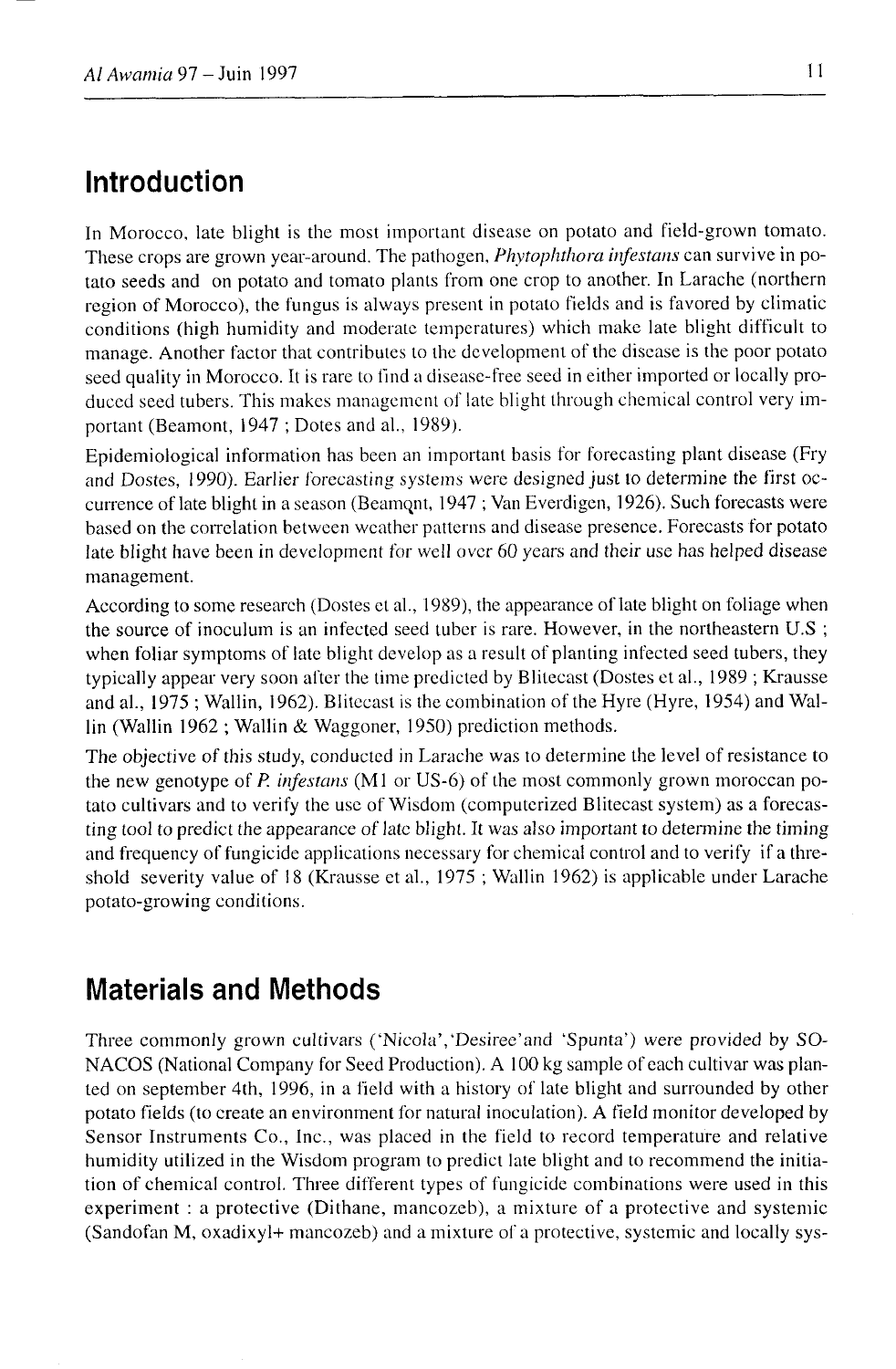temic (Ripost M, oxadixyl + cymoxanil + mancozeb). They were utilized in rotation starting with the protective, followed by the mixture and ending with the triple mixture. Each plot consisted of eight 50 m rows (40 cm between rows). Four rows of each plot were treated based on the spray calendar used in the area and the other four rows were treated following the Wisdom recommendation. The chenrical application technique was the same used by growers in other nearby potato fields and commonly employed in Morocco, which is strictly an upper leaf surface application. A total of six applications were used up to the flowering stage. A nearby field with the same cultivars was used as a control and was never treated with chemical fungicides. The same cultural practices with regard to fertilization and irrigation were applied to the entire experiment.

The experimental design was a randomized complete block (RCB) with the following factors : Experiment (based on spray calendar or Wisdom), cultivar three, the date of the observation and replication (four rows for each treatment). Analysis of data was done using the GLM procedure of SAS.

### **Results**

Based on data recorded from the field monitor and computed into the Wisdom program, it was shown that the threshold of l8 severity values was reached in the beginning of september of 1996 (Fig. l), before the emergence of the plants used in our experiment. Late blight was already observed in the neighboring potato fields. As a consequence, growers started fungicide application based on calendar sprays (every five days) to control the disease. Since conditions for late blight were also favorable in this experiment (Fig.2) we followed the Wisdom recommendation and applied fungicides in rotation (protective first, then mixtures) every five days. Based on the statistical analysis, there was no significant difference between the means (Table 1) and the number of fungicide applications was the same whether following Wisdom or a spray calendar.



Figure 1. Total severity value recorded in the experimental plots in Larache (starting at emergence of the plants) : :i : i,,,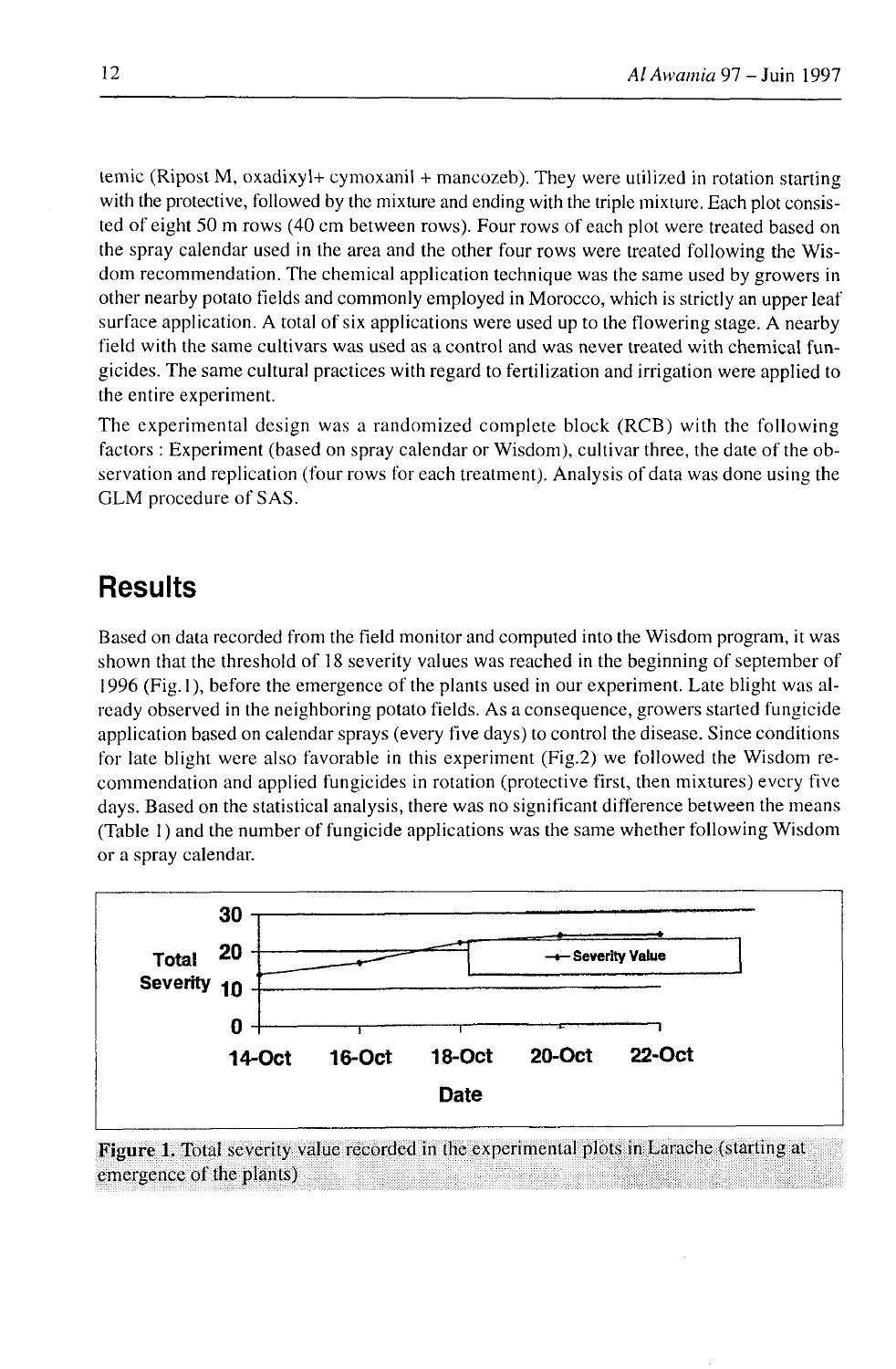#### Table 1. Continued

| 3 | Resistant   | H898-8-5         | a, $f$ /fs, St, Tl, 6pgd-c(S)             |
|---|-------------|------------------|-------------------------------------------|
|   | Susceptible | $A83-22(11)6$    | A, $F/Fs$ , st, tl, $6pgd-c(F)$           |
| 4 | Resistant   | PL2318           | $f$ ffs, Tl, Aat- $p(S)$ , Aat- $m(F)$ ,  |
|   |             |                  | $Est-2(F)$ , $pgd-c(S)$ , $LapI(S)$       |
|   | Susceptible | A83-22(11)6      | $F/Fs$ , tl, Aat-p(F), Aat-m(S),          |
|   |             |                  | $Est-2(S)$ , $6pgd-c(F)$ , $lap-I(F)$     |
| 5 | Resistant   | Kodiak           | le, N, V, i, R, $6pdg-c(S)$ ,             |
|   |             |                  | $Skdh(F)$ , Lap- $I(S)$                   |
|   | Susceptible | C77-323-2a       | Le, n, v, I, r, $6pgd-c(F)$ ,             |
|   |             |                  | $Skdh(S), Lap-I(F)$                       |
| 6 | Resistant   | RP95126          | $i, R, \text{Aat-p}(S), \text{Lap-1}(S),$ |
|   |             |                  | $Skdh(S), Est-2(F)$                       |
|   | Susceptible | $C77 - 323 - 2b$ | $I, r, Aat-p(F), Lap-I(F),$               |
|   |             |                  | $Skdh(F)$ , $Est-2(S)$                    |

Table 2. Description of the morphological\* and isozymic\*\* genes used to study possible linkage with er

| Genes          | $_{\rm Chr}$ | Description                                                                         |  |
|----------------|--------------|-------------------------------------------------------------------------------------|--|
| $\overline{A}$ | I            | General plant anthocyanin pigmentation                                              |  |
| F/Fs           | 5            | More or less sharp and evenly distributed, small violet spots<br>on the seed testa. |  |
|                |              |                                                                                     |  |
| Gр             | 5            | Recessive $G_p$ produces yellow pods; dominant $G_p$                                |  |
|                |              | produces green pods.                                                                |  |
| i              | l            | Green cotyledons when recessive, dominant I givesyellow<br>cotyledons.              |  |
| le             | 4            | Short internodes, Le gives long internodes                                          |  |
| 4<br>n         |              | Recessive N conditions thick and fleshy pod walls; whereas,                         |  |
|                |              | dominant $N$ conditions thin pod walls.                                             |  |
| Oh             | 2            | Dominant <i>Oh</i> produces reddish-brown testa; whereas,                           |  |
|                |              | recessive $Oh$ produces green testa.                                                |  |
| r              | 7            | Recessive $r$ produces wrinkled seeds. Dominant $R$ produces                        |  |
|                |              | round seeds.                                                                        |  |
| st             | 3            | Recessive st produces stipules that are lanceolate, slightly bent                   |  |
|                |              | and greatly in size. Dominant St has normal sized stipules.                         |  |
| 1ĺ.            | 7            | Recessive <i>il</i> converts tendrils to leaflets (acacia) the heterozygote,        |  |
|                |              | TI/tl causes flattened tendrils and homozygous dominant Tl                          |  |
|                |              | produces normal tendrils.                                                           |  |
|                | 4            | Recessive <i>v</i> removes most of the sclerenchymatous membrane                    |  |
|                |              | from the inner pod wall. Dominant V has fibrous pod walls.                          |  |
| was            | 4            | Recessive was has no wax on both sides of stipules,                                 |  |
|                |              | on the underside of the leaflets or on the pods.                                    |  |
| Aat-p          |              | Aspartate aminotransferase-plastidic                                                |  |
| Aat-m          | 7            | Aspartate aminotransferase-mitochondrial                                            |  |
| Lap-           | 3            | Leucine aminopeptidase-1                                                            |  |
| Skdh           | 7            | Shikimate dehydrogenase                                                             |  |
| $Est-2$        | 7            | Methyl-umbelliferyl esterase-2                                                      |  |
| Idh            |              | Isocitrate dehydrogenase                                                            |  |
| $6$ pgd-c      | 5            | 6-Phosphogluconate dehydrogenase-cystolic                                           |  |
| $6pgd-p$       | 7            | 6-Phosphogluconate dehydrogenase-plastidic                                          |  |

\* Source : Blixt and al. 1978<br>\*\* Source : Weeden and Marx 1987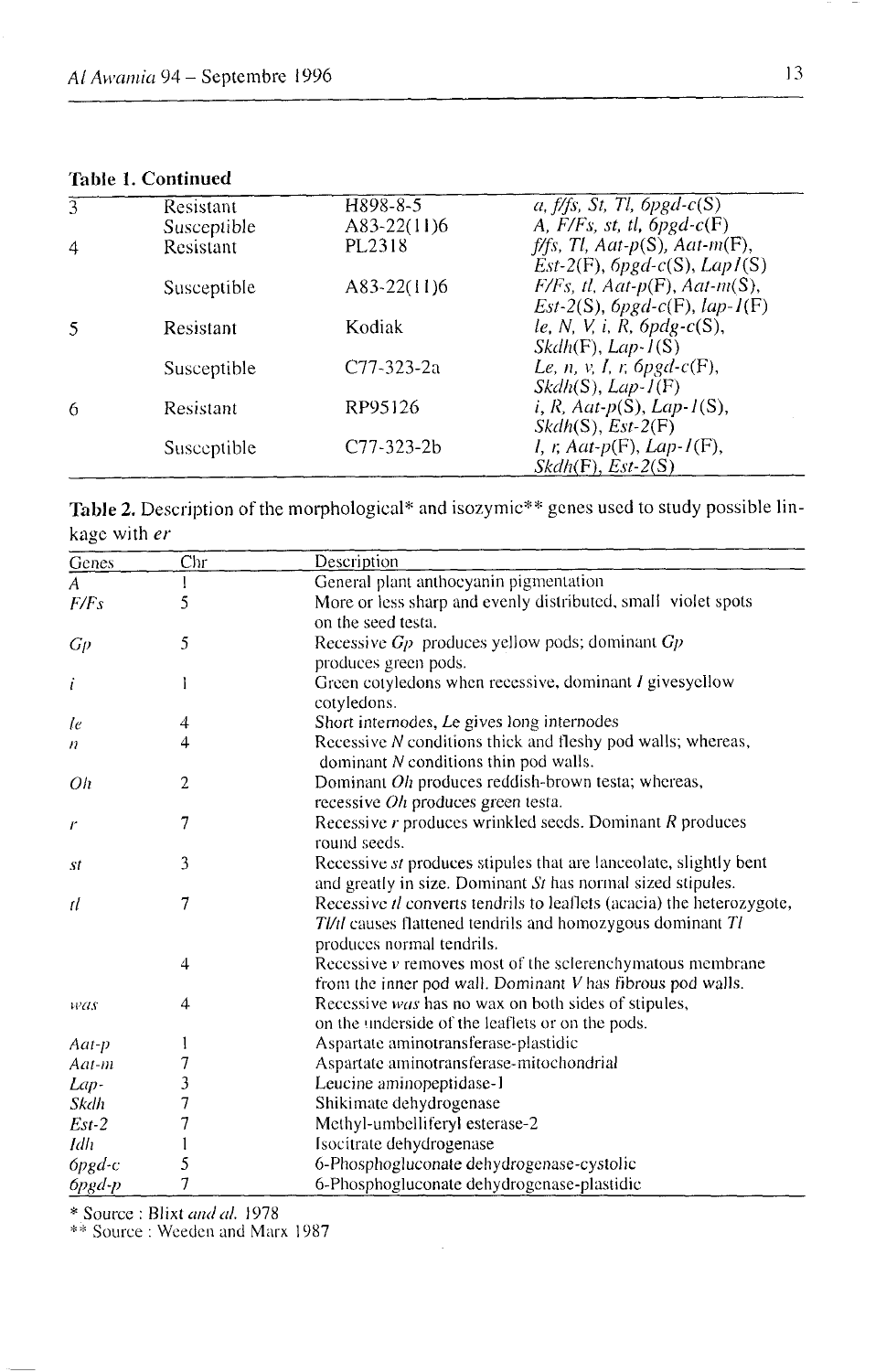

Figure 3. Resistance of three potato cultivars to late bloght

In spite of chemical control based on either a calendar spray system or Wisdom, disease progress was significant (Table 3) and climatic conditions during the growing season were always favorable for the development of the pathogen. In the area where our experiment was conducted, a total severity value of 62 was reached just two months after planting.

|           |                                                |         | Table 3. The progress of disease severity values during different growth stages of potatoes |                    |
|-----------|------------------------------------------------|---------|---------------------------------------------------------------------------------------------|--------------------|
|           | evaluated for late blight in Larache, Morocco. |         |                                                                                             |                    |
| Source of | Number of                                      | Mean of | Standard                                                                                    | $\mathbf{p}_{i}$ x |

| Source of<br>variation | Number of<br>observations | Mean of<br>severity | Standard<br>deviation | $\mathbf{p}_{i}$ |
|------------------------|---------------------------|---------------------|-----------------------|------------------|
| 9/24/96                | 24                        | 20.66a <sup>y</sup> | 2.77                  | 0.0001           |
| 10/6/96                | 24                        | 48.01b              | 12.37                 |                  |
| 10/21/96               | 24                        | 61.45c              | 8.42                  |                  |
|                        |                           |                     |                       |                  |

<sup>x</sup> P value from analysis of variance at 0.05 level.

<sup>Y</sup> Means with the same letter are not significantly different at  $P = 0.05$  according to Fisher's test based on the percentage of plants with symptoms of late blight.